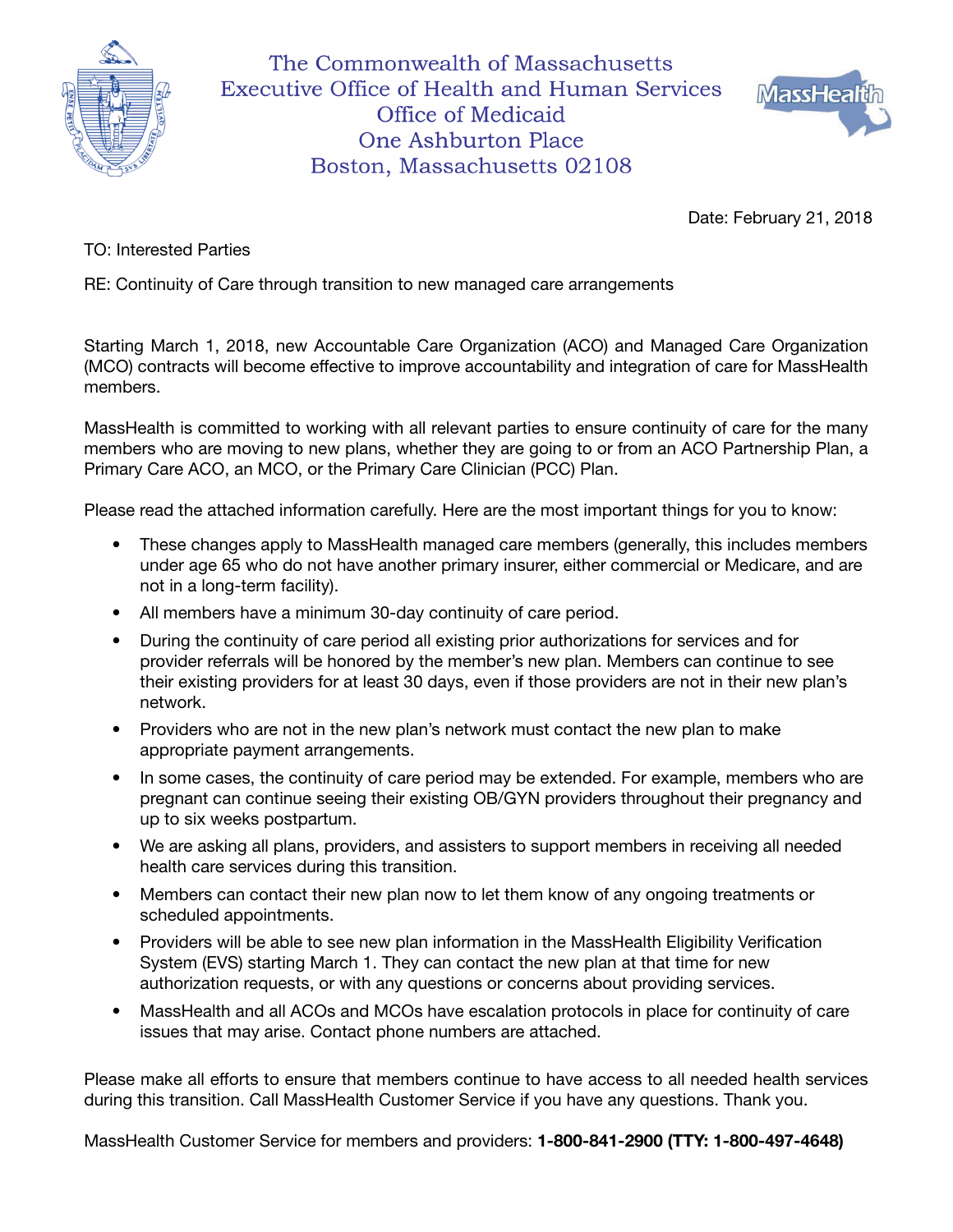# CONTINUITY OF CARE

Supporting Member Transitions to New MassHealth Plan Options

## Introduction

As of March 1, 2018, approximately 1.2 million MassHealth managed-care members<sup>1</sup> will have a new set of plan options to enroll in:

- 13 new Accountable Care Partnership Plans;
- 3 new Primary Care Accountable Care Organizations (ACOs);
- 2 Managed Care Organizations (MCOs); and
- MassHealth's Primary Care Clinician (PCC) Plan.

Accountable Care Partnership Plans and MCOs have their own network of providers, including behavioral health providers.

Primary Care ACOs and the PCC Plan use the MassHealth provider network for medical services and the Massachusetts Behavioral Health Partnership (MBHP) network for behavioral health services.

In November 2017, MassHealth began taking steps to notify its members of new plan choices that are effective March 1, 2018. Further, members whose primary care provider (PCP) of record is affiliated with an ACO (either Accountable Care Partnership Plan or Primary Care ACO) received information about that ACO and were prospectively enrolled into that ACO. All prospective enrollments are effective on March 1, 2018, unless the member makes a different choice.

For more information about these managed care options, please go to MassHealth's Payment & Care [Delivery Innovation for Providers Web page](https://www.mass.gov/payment-care-delivery-innovation-pcdi-for-providers) or the [MassHealth Health Plan Choices Starting March 1,](https://www.mass.gov/masshealth-health-plan-choices-starting-march-1-2018) [2018 Web page \(for members\).](https://www.mass.gov/masshealth-health-plan-choices-starting-march-1-2018)

This document provides the details for addressing the continuity of care needs of members who are transitioning to a new plan on or after March 1, 2018.

## 30-day Continuity of Care Period

To ensure that members transition to their new plans successfully and continue to have access to all the services they need, all members enrolling into a new plan on or after March 1, 2018, will have a 30-day continuity of care period. The 30-day continuity of care period begins on the first day the member is enrolled with the plan.

For these 30 days, members may continue to see their current providers for previously scheduled appointments and ongoing treatments and services, even if that provider is not part of the member's new plan network. If providers are not part of the new plan's network, they will need to make appropriate arrangements with the Accountable Care Partnership Plan, MCO, or MassHealth in order to be paid by the new plan. Providers will see which plan they will need to consult by viewing the MassHealth Eligibility Verification System (EVS). See page 3 for more information about EVS.

<sup>1</sup> Managed care members are, generally, MassHealth members under age 65 who do not have another primary insurer, either commercial or Medicare, and are not in a long-term facility setting.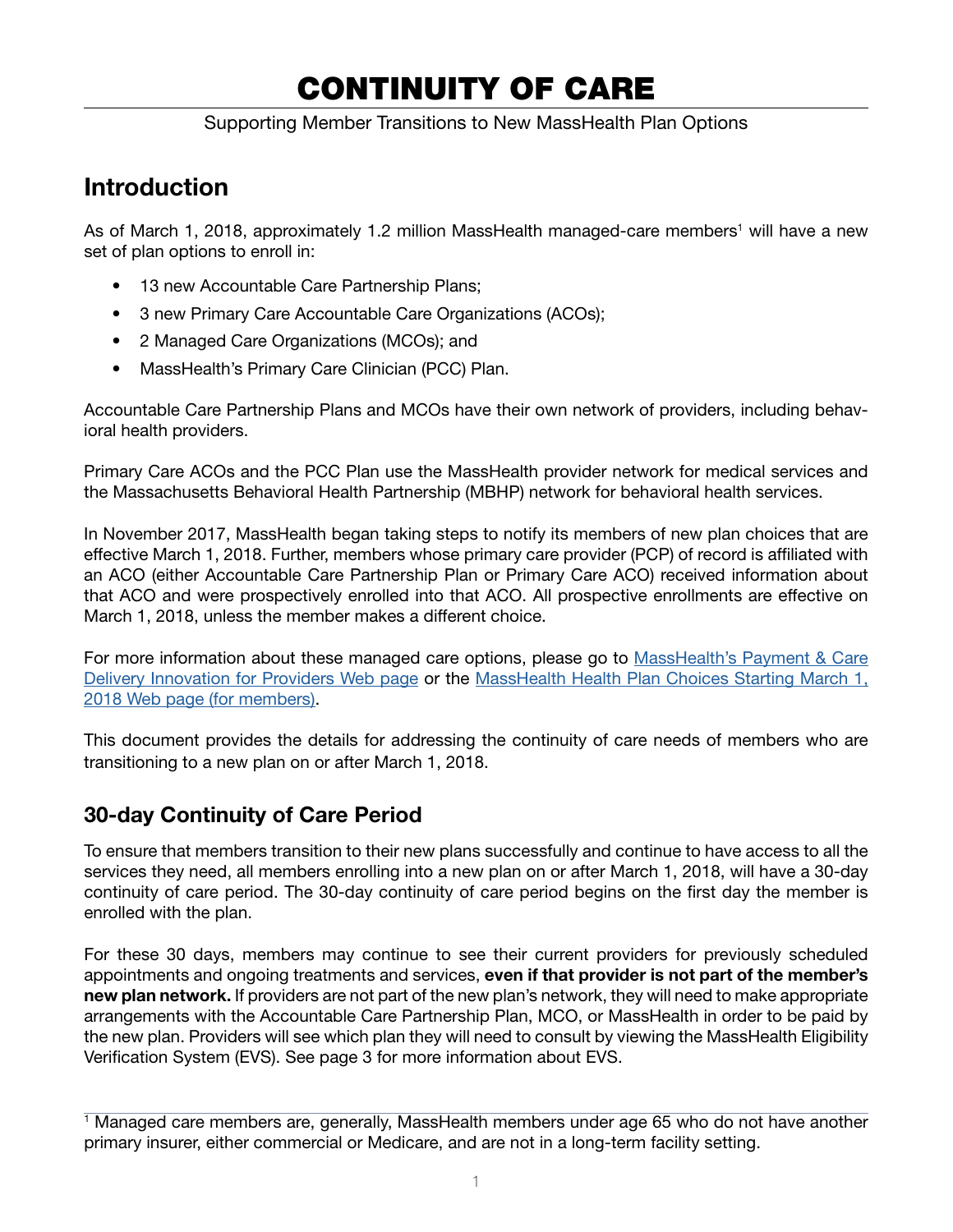It is essential that MassHealth and all of its partners-ACOs, MCOs, providers, suppliers, other state agencies, and community assisters—work together to ensure that all MassHealth members have access to care and are able to continue treatments during their transition to new plans.

In addition to the general principles above for all members, MassHealth has worked with its ACOs and MCOs to identify members who may need extra help during this transition. They include people who

- are pregnant;
- have significant health care needs or complex medical conditions;
- have autism spectrum disorder;
- have significant mental health or substance use needs;
- are receiving Children's Behavioral Health Initiative (CBHI) services;
- are receiving ongoing services such as dialysis, home health, chemotherapy and/or radiation, or hepatitis C treatments; or
- are hospitalized.

## How MassHealth, ACOs, and MCOs Will Support Member Transitions

Accountable Care Partnership Plans and MCOs are taking the following steps to support member transitions across all covered services.

- Using data to identify highest risk enrollees;
- Providing authorization information, extending existing prior authorizations, or otherwise making accommodations for existing services, treatments, and medications;
- Relaxing referral and prior authorization requirements, where applicable;
- Performing member outreach; and
- Sharing and using medical, behavioral health, and care management information to ensure continuous care during the transition.

For Primary Care ACOs and the PCC Plan, MassHealth will perform the functions above, including coordination with our behavioral health vendor. Accountable Care Partnership Plans and MCOs may also

- Enter into single case agreements or out-of-network agreements with providers who are providing services for members but are not part of the new network;
- Contract with critical providers as network providers; or
- Extend continuity of care arrangements in certain cases in order to facilitate continuity beyond the 30-day continuity of care period.

Accountable Care Partnership Plans and MCOs must inform their members if a continuity of care arrangement that has been made for them is short-term (e.g. a time-limited, single case

During the continuity of care period, all existing prior authorizations for services and for provider referrals will be honored by the new plan. Members can continue to see all providers currently providing their care during this period, even if that provider is not in their new plan's network.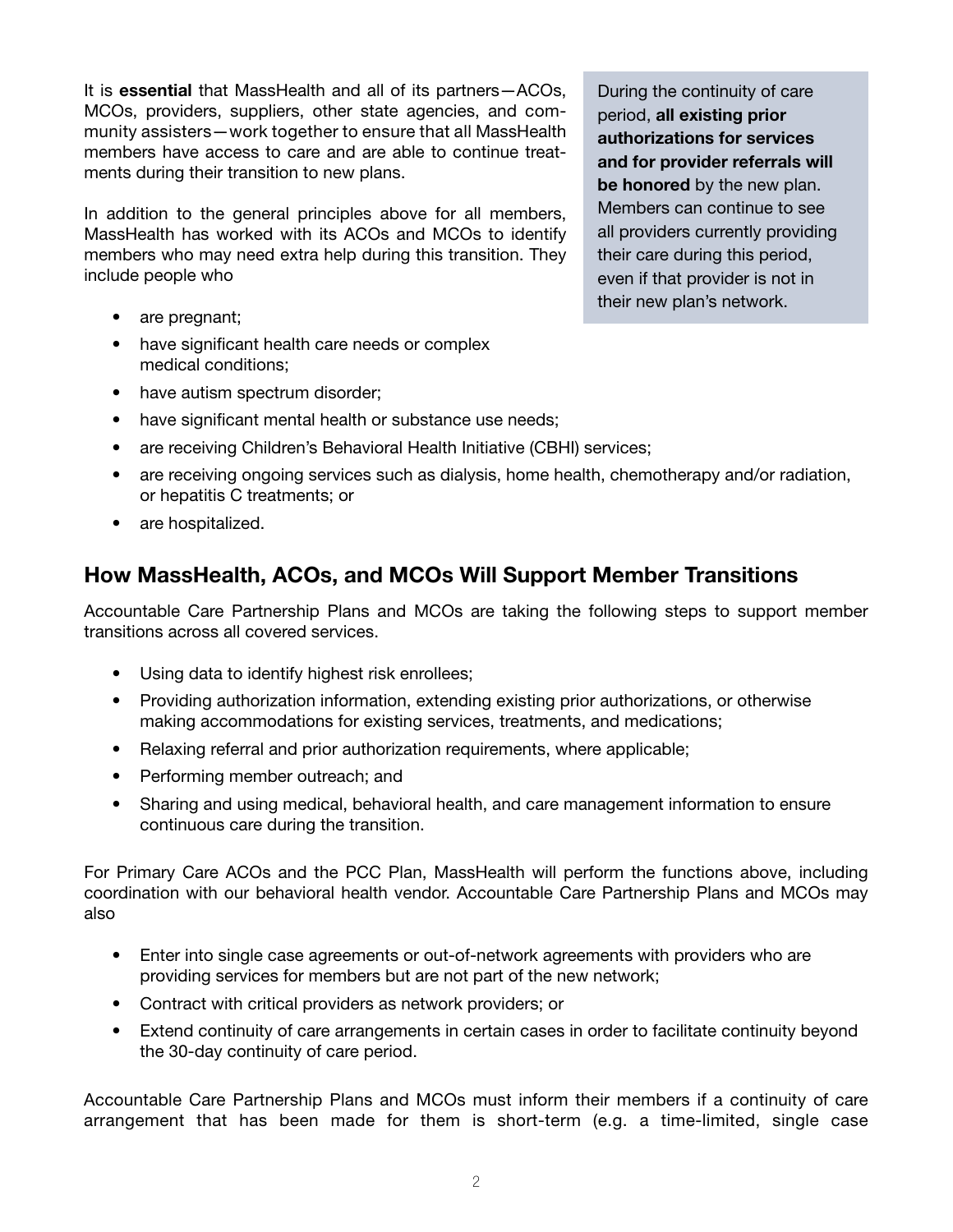agreement) or long-term in nature (e.g. a network provider agreement). This information will allow members to make informed choices about their plan enrollment options.

## Important Information for All Providers

#### *Use the Eligibility Verification System to Determine a Member's Plan*

All providers will be able to access plan enrollment information for their patients. Starting March 1, 2018, EVS will reflect the new plan information for MassHealth members. For more information about new EVS messaging, please go to the [MassHealth's Payment & Care Delivery Innovation for Providers Web page.](https://www.mass.gov/payment-care-delivery-innovation-pcdi-for-providers)

#### *Prior Authorizations for Medical Services During Transition*

To the extent possible, MassHealth and all MCOs in effect before March 1, 2018, have shared prior authorization information with new plans for members who are transitioning. MassHealth and the new plans have been working to add known prior authorizations into their systems to prepare for new enrollees. The following are the key general principles around prior authorizations through the 30-day continuity of care period:

- Authorizations approved by another plan before the effective date of the member's enrollment in a new plan will be honored by the new plan through the end of the authorization period or up until the end of the continuity of care period, whichever is first.
- Authorizations that expire before the end of the 30-day continuity of care period will need to be reauthorized by the new plan, subject to the medical necessity determination of the new plan.
- Services that are scheduled, but not authorized, for a date of service on or after March 1, 2018, must be authorized by the new plan after March 1, 2018.
- Members may continue to see the rendering provider of the authorized service through the entire 30-day continuity of care period, regardless of whether that provider is in the network of the new plan. Providers not in the network must contact the new plan to make appropriate arrangements to be paid.
- For members newly enrolling in a Primary Care ACO or the PCC Plan, MassHealth has made every effort to ensure that prior authorizations for individuals have been entered into the MassHealth claims system. However, if a member receives services as part of an existing prior authorization in the first 30 days, and the claim for those services is denied for a reason related to prior authorization, providers should contact MassHealth Customer Service.
- For enrollees of an Accountable Care Partnership Plan or MCO, please contact the plan about denied claims described above.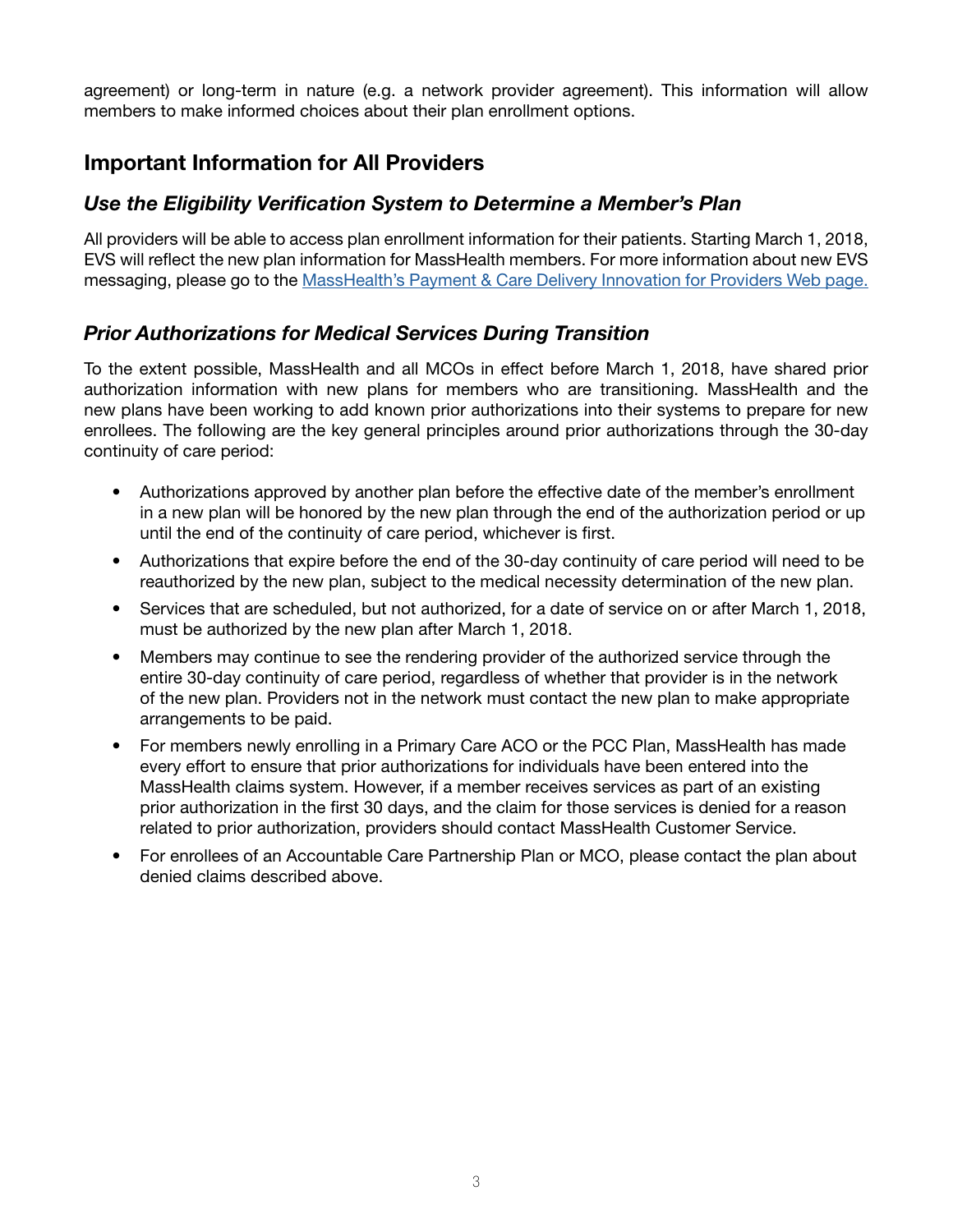

General flow for addressing prior authorizations through transition

#### *Customer Service Centers*

All ACOs and MCOs have customer service lines up and running if providers have questions. Providers should also use these contact numbers to reach out to plans to share prior authorizations or concerns about patient care. Please see page 8 for plan contact information for continuity of care issues.

#### *Knowing Your Networks*

Providers should tell their patients about their affiliations with the new plans so members know if special arrangements for continued care need to be made in the short-term, and so they can make informed long-term decisions about their plan enrollment choices. Providers should verify which provider networks they belong to. Providers wishing to join an Accountable Care Partnership Plan, MCO, or the MassHealth Primary Care ACO and PCC Plan network should call the customer service number(s) listed on page 8.

PCPs who are participating in an ACO may only be PCPs for MassHealth members enrolled in that ACO (this does not apply for the provision of Medication Assisted Treatment (MAT) for individuals with substance use disorder). However, all other providers can be in multiple networks, if appropriate provider enrollment arrangements are agreed to and made with the plan.

#### Behavioral Health

There are three behavioral health contractors among all of the managed care plans:

- Beacon Health Options is the behavioral health contractor for Accountable Care Partnership Plans affiliated with BMC HealthNet, Fallon, and Neighborhood Health Plan as well as the BMC Health Net MCO.
- Tufts Health Plan provides its own behavioral health network for its Accountable Care Partnership Plans and its MCO.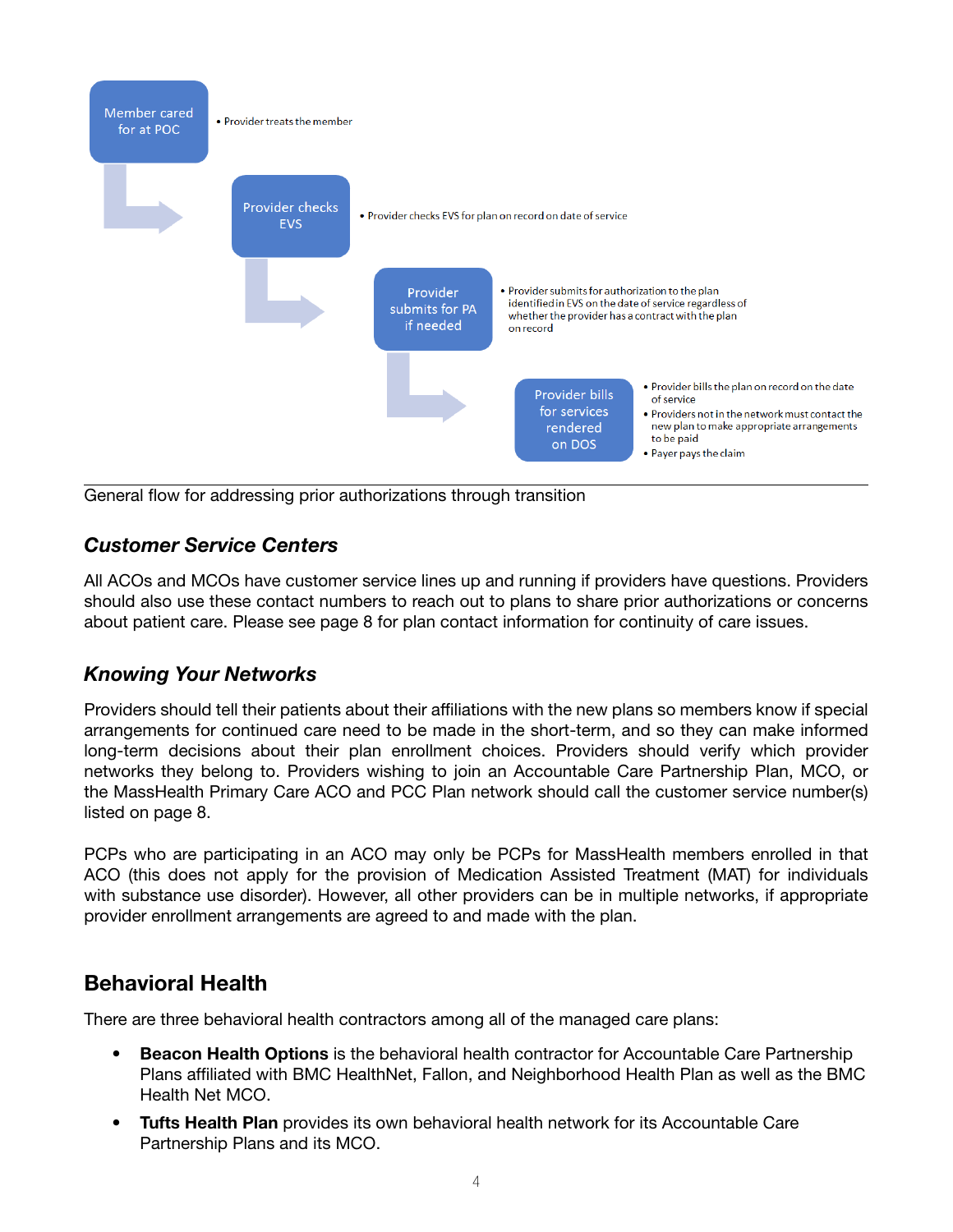• Massachusetts Behavioral Health Partnership (MBHP) provides the behavioral health network for all Primary Care ACOs, the PCC Plan, and Health New England/Be Healthy Partnership Plan.

It is essential that behavioral health providers reach out to payers to ensure that extra care is taken to continue critical services during transition. Members in active mental health or substance use treatment must be allowed to continue with their providers and treatments throughout the continuity of care period. Behavioral health providers should reach out to plans for longer term arrangements. EVS messaging will be very clear about which entity is responsible and pays for behavioral health services for any given member.

## Pharmacy Services

MassHealth, Accountable Care Partnership Plans, and MCOs are working to add approved prior authorizations into their pharmacy claims systems for members who are transitioning between plans. However, it is possible that some pharmacy claims may still require prescriber outreach or prior authorization at the time of service. Pharmacies should take the following actions to ensure that no member is without medically necessary medications during the transition period. Specifically:

- If a prescription has no remaining refills, the pharmacy must contact the prescriber to get authorization for a new prescription.
- If a prior authorization exists and has not expired, the authorization will be honored by the new plan for the continuity of care period or until the end date of the authorization, whichever is first.
- If a prior authorization has expired, the pharmacy must notify the member of the prior authorization's expiration and contact the prescriber to give them the necessary information to submit to the appropriate new plan. Please note that the pharmacist can bill an emergency override for the medication (for a minimum 72-hour supply) while the prescriber works on the authorization.
- If a prescription lacks a required prior authorization, the pharmacy must notify the member of the prior authorization requirement and contact the prescriber to give them the necessary information to submit to the appropriate new plan. As above, the pharmacist can bill an emergency override for the medication (for a minimum 72-hour supply) while the prescriber works on the authorization.

For any questions or concerns related to emergency overrides, prior authorizations, or claims for a Primary Care ACO or PCC Plan member, a pharmacy or prescriber can call the Drug Utilization Review (DUR) program at 1-800-745-7318. For a member enrolled in an Accountable Care Partnership Plan or MCO, a pharmacy or prescriber can call the program contact on the denied claim or authorization, or the plan's continuity of care contact designated below.

## Durable Medical Equipment, Home Health, Therapies, Orthotics, Prosthetics, Oxygen and Respiratory Supplies, Hospice, and Nursing Facility Stays Less Than 100 Days

It is most important that providers reach out to payers to make sure that extra care is taken to continue essential services during transition. Members in active treatment must be allowed to continue with their providers and treatments throughout the 30-day continuity of care period. Providers should reach out to plans for longer term arrangements. EVS messaging will be very clear about which entity is responsible and pays for any services for any given member.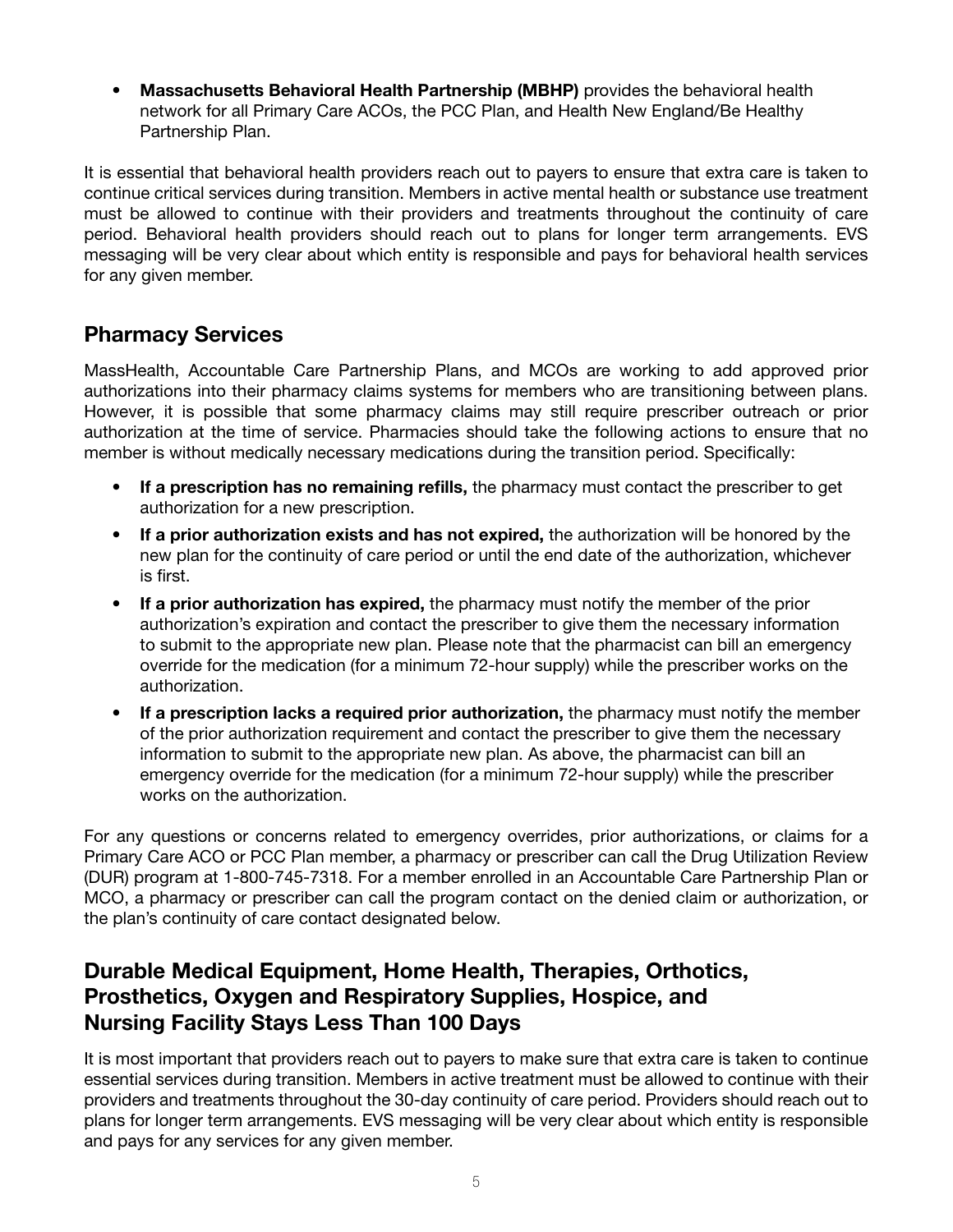Information about prior authorizations and existing services has been shared to the extent possible for members enrolled in an Accountable Care Partnership Plan or MCO. Existing authorization periods must be honored by plans receiving new enrollees.

If the member enrolls in a Primary Care ACO or the PCC Plan, and a prior authorization is necessary, these providers should submit claims for the first 30 days of service to MassHealth via the Provider Online Service Center (POSC). MassHealth has made every effort to ensure that prior authorizations for individuals served by these provider types have been entered into our system. However, if a member receives services as part of an existing prior authorization in the first 30 days and the claim for those services is denied, providers can contact the LTSS Provider Service center at 1-844-368-5184.

## Long-Term Services and Supports Provided Through MassHealth

MCOs and ACOs are not currently responsible for the delivery of the following long-term services and supports:

- Adult Foster Care;
- Group Adult Foster Care;
- Adult Day Health;
- Personal Care Attendant;
- Day Habilitation;
- Nursing Facility Stays after 100 days; and
- Chronic Disease and Rehabilitation Hospitals after 100 days.

These services are provided directly by MassHealth and are available to eligible MassHealth members. Providers should continue to refer MassHealth members who they believe are eligible for these services to individual Adult Foster Care, Group Adult Foster Care, Adult Day Health, and Day Habilitation providers and Personal Care Management agencies as they do today. For more information about these and other long term services and supports please consult

[https://www.massoptions.org/massoptions/find-community-long-term-supports-and-services.](https://www.massoptions.org/massoptions/find-community-long-term-supports-and-services/)

## Inpatient Hospitalization – Medical and Behavioral Health

Inpatient hospitalizations and 24-hour diversionary services for behavioral health that have been authorized by the plan in effect before March 1, 2018, must be honored by the new plan.

MassHealth (for Primary Care ACOs and the PCC Plan), Accountable Care Partnership Plans, and MCOs must pay for any inpatient stays that were authorized by the member's plan in effect before March 1, 2018, and that are in place at the time of transition. The new plan becomes responsible for payment for days in the hospital on the effective date of enrollment in the plan. The new plan is also responsible for conducting concurrent review, as well as coordinating discharge planning and follow-up care with the hospital.

Inpatient hospital providers should reach out to new plans for inpatient hospitalizations that were scheduled, but not yet submitted and reviewed for authorization by the previous plan. If the new plan has an authorization requirement, the request should be submitted to the new plan for review. Similarly, authorizations that are pending, but not yet finalized, should be submitted to the new plan for review.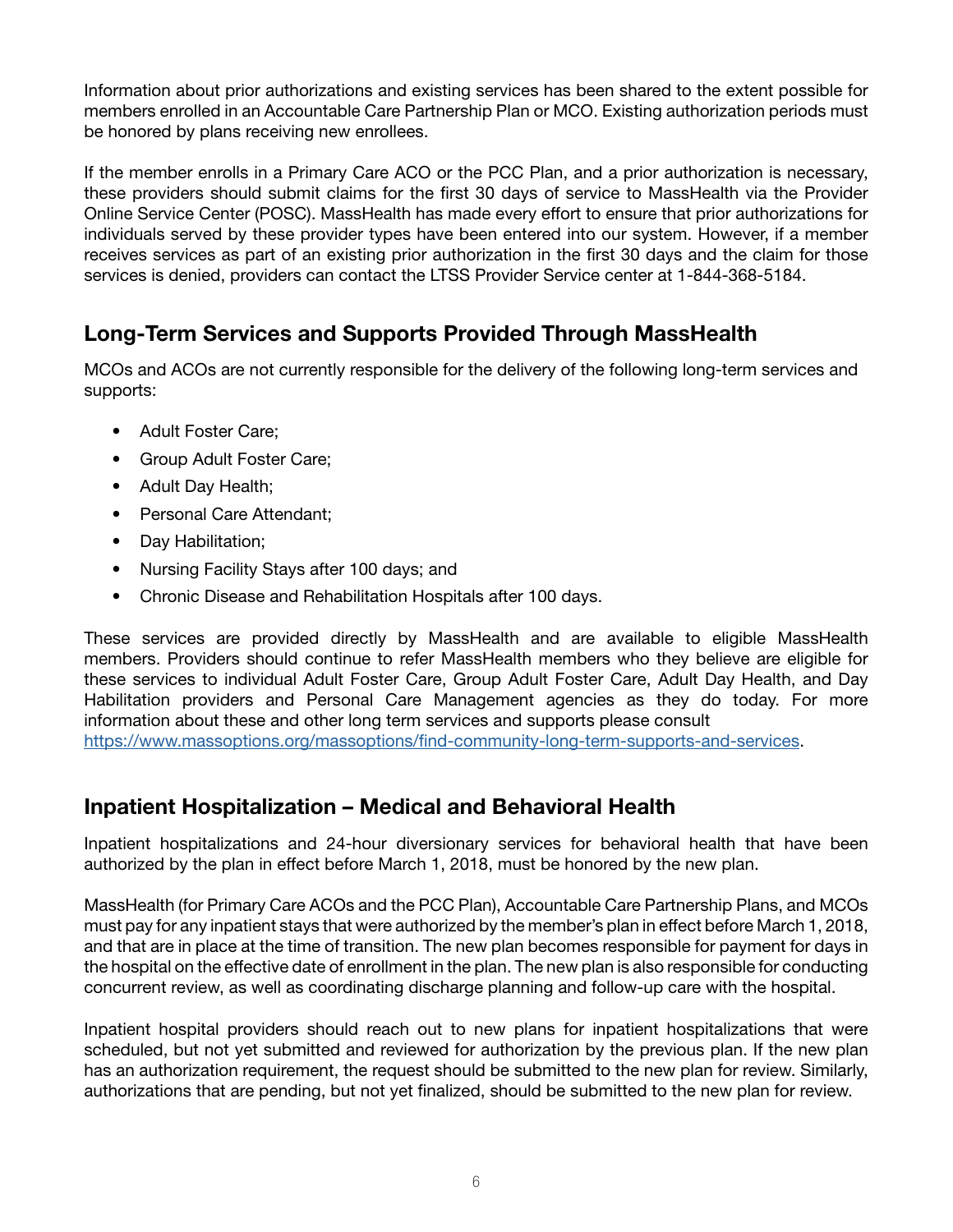Inpatient stays and 24-hour diversionary services must continue to be covered by the new plan until the member is medically cleared for discharge.

## What Members Can Do If They Have Concerns About Their Care During the Transition

Members who have concerns or questions about their continuity of care are encouraged to work with their new plans and health care providers to confirm or obtain authorizations for health care services that they are receiving at the time of transition. There are a number of steps members may take to ensure a smooth transition if they have concerns or specific health needs:

- Contact their new plan. Members should let their new plan know about any planned visits with their primary care provider, specialists, and behavioral health providers, as well as any authorized hospitalizations and medications they are currently taking. The member's new plan can verify if existing providers will be covered beyond the 30-day continuity of care period, help the member find new providers if necessary, and coordinate any prior authorizations needed.
- Contact their primary care providers, specialists, and behavioral health providers to let them know about their new health plan. The providers should verify if they are part of that new health plan's provider network, or if they are in another health plan's network.
- Contact MassHealth at 1-800-841-2900. If members want help selecting or enrolling in a plan that contracts with a particular provider, MassHealth can provide that information, and help the member select and change plans. Members should also call MassHealth if they have an urgent situation that is not being addressed by their new plan.

## Escalation Protocols for Continuity of Care Concerns

Even with all best efforts, it is not possible to know in advance of all situations in which members will require assistance during this transition. For example:

- Members may face new, urgent medical situations;
- Members may be new to MassHealth and have unknown medical needs;
- Claims data used to help determine a member's health needs may be unavailable;
- Data may not reflect a particular urgency that is felt by a given member; or
- Members may have had trouble understanding information provided in any written notices from MassHealth or their new plan.

For these reasons, MassHealth has established continuity of care escalation protocols with ACOs and MCOs for continuity of care concerns or issues during the transition. Members, and those assisting members, should contact the new plan for any continuity of care concerns or issues. Contact information for the new plans is provided on page 8.

In addition, member appeals processes will continue to be available, both through the new plan and through MassHealth's Board of Hearings. If the plan chooses to modify or terminate a prior authorization or prior approval, the plan must treat the modification or termination as an Adverse Action and follow the appeal rights policy and procedures, including advance notice by the plan to the member and aid paid pending the outcome of the appeal at the Board of Hearings.